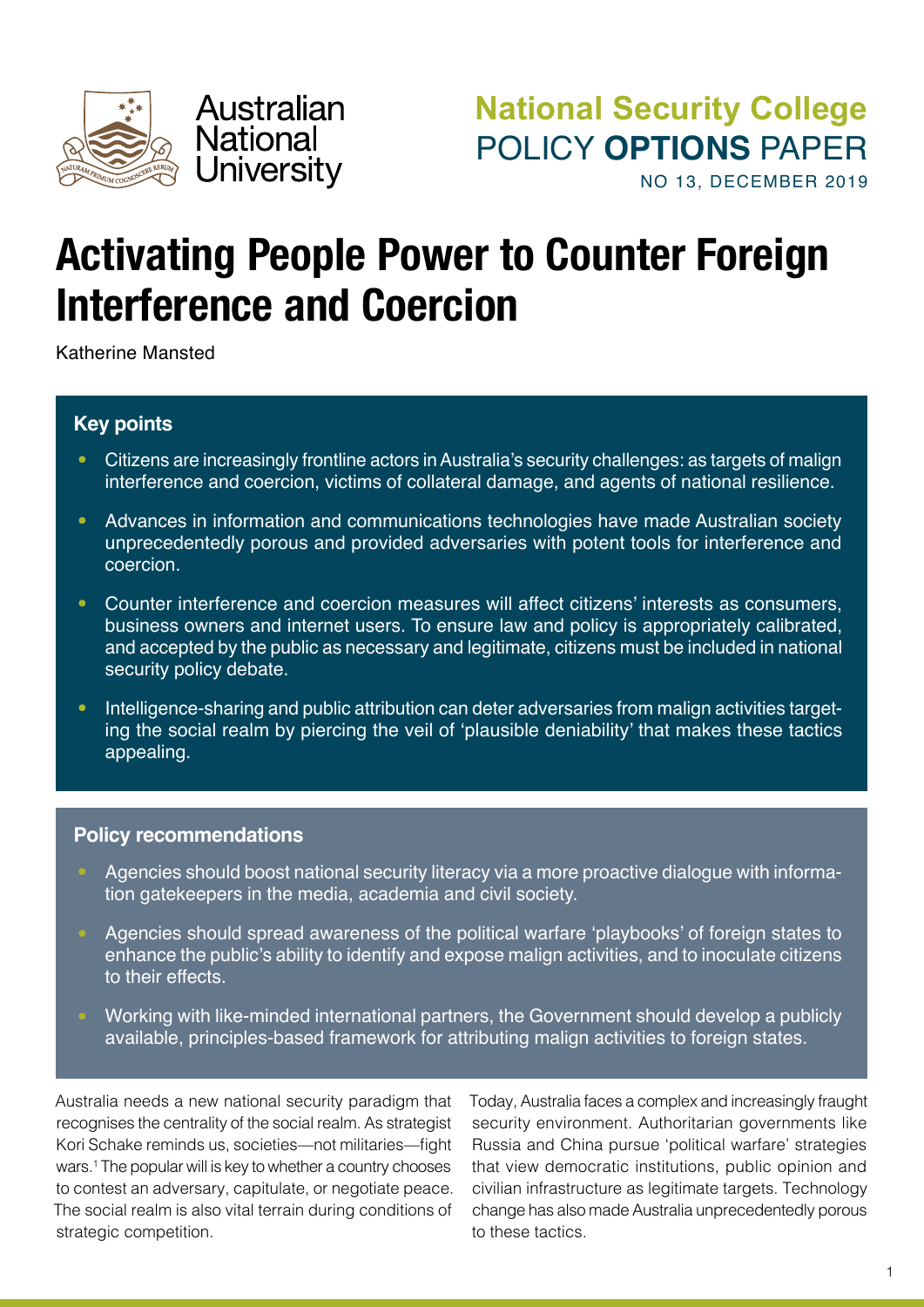# **The social centre of gravity**

Since at least the end of WWII, Australians have enjoyed the luxury of being able to draw clear lines between domestic society and the arena of international competition and conflict. We are not unique. Western nations have professionalised the national security apparatus: most now only field all-volunteer armed forces; domestic security agencies remain secretive and distant from society; and policy and doctrine emphasise the distinction between combatants and non-combatants, and between military and civilian infrastructure. These factors prime decision-makers to see the policy and practice of security as separate and distinct from domestic politics and society.

However, the social realm has always been a decisive battleground in interstate conflict and competition. Moreover, throughout history, advances in technology have tended to close the distance between national security matters and citizens—temporally and geographically. For example, industrial technologies made 20th century civilians easier targets of mass propaganda and coercive operations, typified by British and German aerial bombing campaigns during WWII. The North Vietnamese exploited mass broadcast technology: while a tactical victory for America, the Tet Offensive projected graphic imagery across American living rooms and depleted public support for the Vietnam War, setting the conditions for strategic defeat.

# **The social realm in the digital age**

Today, the social realm is unprecedentedly contested, and technology has increased the variety and effectiveness of the tools states use to target citizens. The digitisation of most social and economic activities allows states to interfere and coerce at scale and with immediacy. Of course, the social realm's centrality to security is not just a function of technology. China's United Front work, for example, extensively uses 'analogue' interference activities such as manipulating political and social organisations and targeting diaspora communities. While they do not rely on digital tools, these activities can be enhanced by technology. Four trends merit further discussion.

#### **Access and reach**

Previously, adversaries could only reach into the social realm through relatively imprecise and expensive means. 20<sup>th</sup> century propaganda often relied on centralised mass broadcast infrastructure. However, automated online tools enable adversaries to engage with entire populations, while advances in natural language processing may enable computers to 'autopilot' sophisticated propaganda campaigns.2 Digital platforms subject to the directions of foreign powers, such as WeChat, act as closed tunnels into Australian society, enabling foreign governments to engage in extraterritorial propaganda and censorship. These platforms can also be plugged into foreign government 'digital incentive' ecosystems, epitomised by China's social credit system, designed to effect behaviour change through surveillance, rewards and punishment.

#### **Targeting**

Traditionally, adversaries lacked the technology and evidence to segment populations and customise operations for salient subgroups. However, mass collection of private data by companies and governments, together with advances in machine learning, has created new opportunities for micro-targeted interference and coercion. The Cambridge Analytica scandal is an early example of how data analytics can be used to profile individuals based on personality traits, political preferences and identity characteristics. Machines are also getting better at predicting human behaviour and the outcomes of complex social interactions, enhancing states' ability to operate effectively in the social realm. These advances will not just guide cyber interference and sabotage, but may be used to better target analogue activities like infiltration of political groups and blackmail of decision-makers.

#### **Feedback loops**

Previously, adversaries seeking to target the social realm lacked reliable mechanisms to test the effectiveness of their operations and to justify their value to decisionmakers. However, machine learning systems, such as those routinely used by advertisers and digital platforms, can create real-time feedback mechanisms to assess the effects of operations and to refine them over time. This reduces the risk and uncertainty associated with operations in the social realm, increasing the likelihood that their incidence will increase.

### **Obfuscation and plausible deniabilty**

Previously, coercive operations targeting the social realm tended to be overt. Populations would know they had suffered a physical attack, or were subject to a siege or blockade, and could identify that a hostile actor was responsible (even if their identity or nationality was not immediately known). As a result, these operations could backfire by calcifying public will against the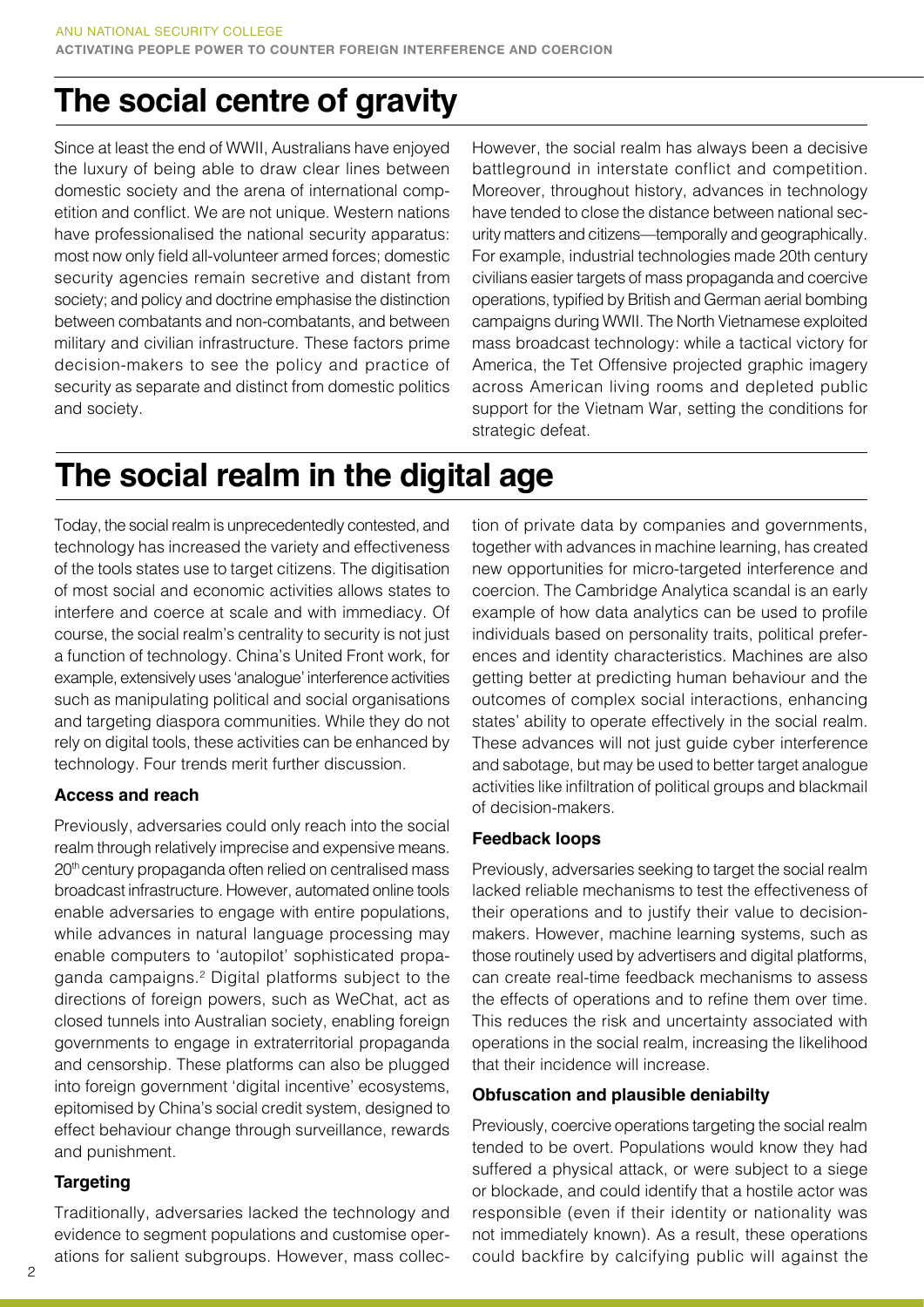attacker. Similarly, while interference efforts such as black or grey propaganda often attempted to obfuscate their origin or purpose, the digital environment makes detecting, understanding, and attributing responsibility for interference significantly more difficult. There is also often a time lag between an operation occurring and its effects materialising.

This 'unseen' nature of cyberspace makes covert and plausibly deniable activities the norm, rather than the exception. Cyber-enabled interference and coercive attacks appeal to adversaries because they can be used to destabilise society, sow dissent, or paralyse political processes.3 By hiding behind a veil of plausible deniability or engaging in deceptive 'false flag' attacks,

adversaries maximise confusion and mistrust caused by their actions.

Imagine a destructive cyber-attack against an Australian electricity network. At first, it might not even be clear whether the incident is an accident or an attack. The attacker might plausibly deny involvement, exacerbating public confusion and disorder. Instead of becoming mobilised against an external threat actor, Australians might blame government or the infrastructure provider. This could undermine support for and participation in government recovery efforts, and deplete government resources and attention for responding to other security threats.

# **Building resilience in the social realm**

An increasingly targeted citizenry will be more resilient to interference and coercion if it is informed. Resilience does not just let Australians bounce back from attack; it can affect adversaries' decision-making by reducing the benefits they expect to receive by targeting Australian people and institutions.

#### **An inclusive national security conversation**

National security has traditionally been an 'elite' and cloistered domain; but citizens need to be engaged as key stakeholders. Security policy increasingly affects citizens' choices as consumers, their assessment of business and personal risk, and how they use online platforms. Citizens must be a far greater part of the national security conversation to ensure they support decisions and feel the policy process is legitimate and justified. This is especially so in cases where citizens' short-term interests will be impacted to safeguard against unseen risks that, while real and high magnitude, might never materialise. One way to broaden the conversation is for agencies to proactively brief information gatekeepers such as opposition and backbench politicians, academics and journalists.

#### **Boost national security literacy**

If there is to be an inclusive national conversation, it must be an informed one. Agencies should build public awareness of foreign states' political warfare 'playbooks' and educate the public about the features and security implications of critical technologies like 5G and AI. This can activate one of democracy's key advantages: its ability to mobilise a whole-of-society approach to managing security risk, and to responding to interference and coercion.

The US interagency Active Measures Working Group, which operated during the Cold War, is one model. Considered to have been effective at blunting the impact of disinformation, the AMWG published unclassified reports cataloguing Soviet malign activity and conducted national and overseas roadshows to educate officials, journalists and academics about Soviet tools and tactics. The European Centre of Excellence for Countering Hybrid Threats, an intergovernmental think tank, is another model. While member states supply funding and governance, the Centre publishes a range of academic and practitioner perspectives on political warfare trends and the activities of Russia and China.

#### **Ensure agencies remain trusted and credible sources of infomation**

Much national security risk in the digital age is contingent and may never materialise. For example, the decision to exclude certain vendors from 5G infrastructure was not based on a 'smoking gun' but on future risk: that access to the network could enable interference or coercion. Further, the facts about disinformation, cybersabotage and other operations in the social realm will be contested: agencies must act now to bolster their credibility. In particular, while Australia has robust procedures for crisis communications, agencies must develop more proactive ways to publicly explain and motivate risk assessments *before* an incident occurs. If they are to be trusted, communications from government should be consistent and personalised. One positive step in this regard is the increased public presence of Australia's spy chiefs.

To further build trust, the Office of National Intelligence should consider ways in which the intelligence community can publicly share key assessments and associated confidence levels, without compromising sources or methods. One example of this approach is the Office of the US Director of National Intelligence's guidance on the